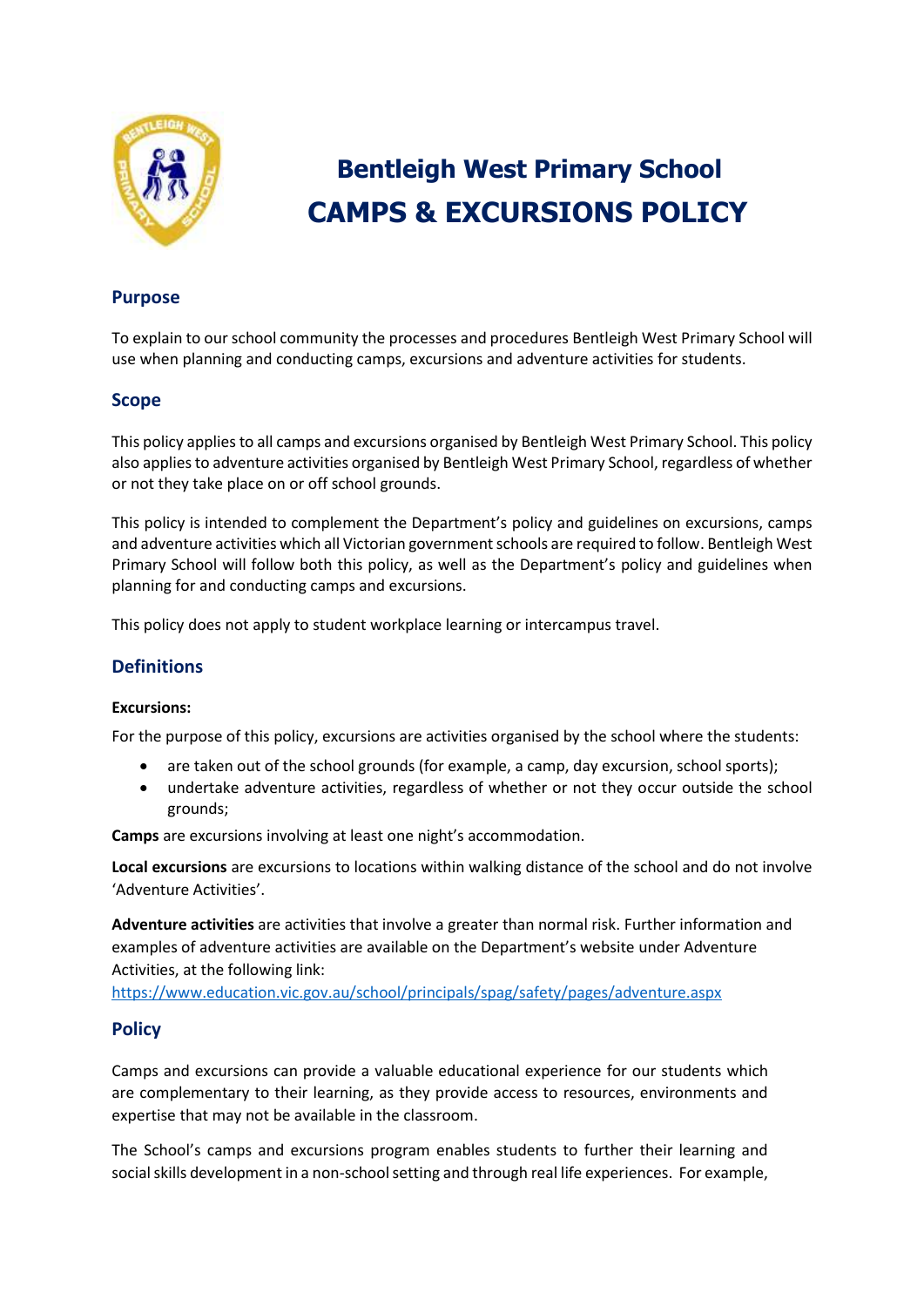camps may have a cultural, environmental or outdoor emphasis and are an important aspect of the educational programs offered at the School. Excursions are designed to stimulate and motivate learning, to help children understand the relevance of the curriculum to the wider community and to develop social skills in real life settings.

For all camps and excursions, including adventure activities, our school will follow the Department's School Policy and Advisory Guide[: Excursions and Activities.](http://www.education.vic.gov.au/school/principals/spag/safety/pages/excursions.aspx) For camps and excursions requiring school council approval, our school will also follow the Department's School Policy and Advisory Guide: Safety [Guidelines for Education Outdoors.](https://www.education.vic.gov.au/school/teachers/studentmanagement/excursions/Pages/outdoorguidelines.aspx)

#### **Planning process for camps and excursions**

All camps and excursions will comply with Department planning requirements.

Part of this planning process includes conducting risk assessments, to ensure that reasonable steps are taken to minimise the risks associated with each proposed camp or excursion. Bentleigh West Primary School's risk assessment will include consideration of arrangements for supervision of students and consideration of the risk of bushfire activity in the excursion location. In the event of a Code Red Day being announced, excursions or camp activities in effected locations will be cancelled or rescheduled. Planning will also cover arrangements for cancelling, recalling or altering the camp or excursion for any other reason.

Bentleigh West Primary School is committed to ensuring students with additional needs are provided with an inclusive camps and excursions program and will work with families during the planning stage, as needed, to support all students' attendance and participation in camp and excursion activities.

In cases where a camp or excursion involves a particular class or year level group, the Organising Teacher will ensure that there is an alternative educational program available and appropriate supervision for those students not attending the camp or excursion.

#### **Supervision**

Bentleigh West Primary School follows the Department's guidelines in relation to supervision of students during excursions and camps.

All excursion staff (including parent volunteers) will be familiar with supervision requirements and the specific procedures for dealing with emergencies on each camp and excursion.

All school staff will be aware that they retain overall responsibility for the supervision and care of students throughout all camps and excursions (including adventure activities), regardless of whether or not external providers are managing the activity.

#### **Parent volunteers**

Parents may be invited to assist with camps and excursions. School staff will notify parents/carers of any costs associated with attending. School staff are in charge of camps and excursions and parent/carer volunteers are expected to follow teachers' instructions. When deciding which parents/carers will attend, the Organising Teacher will take into account: any valuable skills the parents/carers have to offer (e.g. bus licence, first aid etc.) and the special needs of particular students.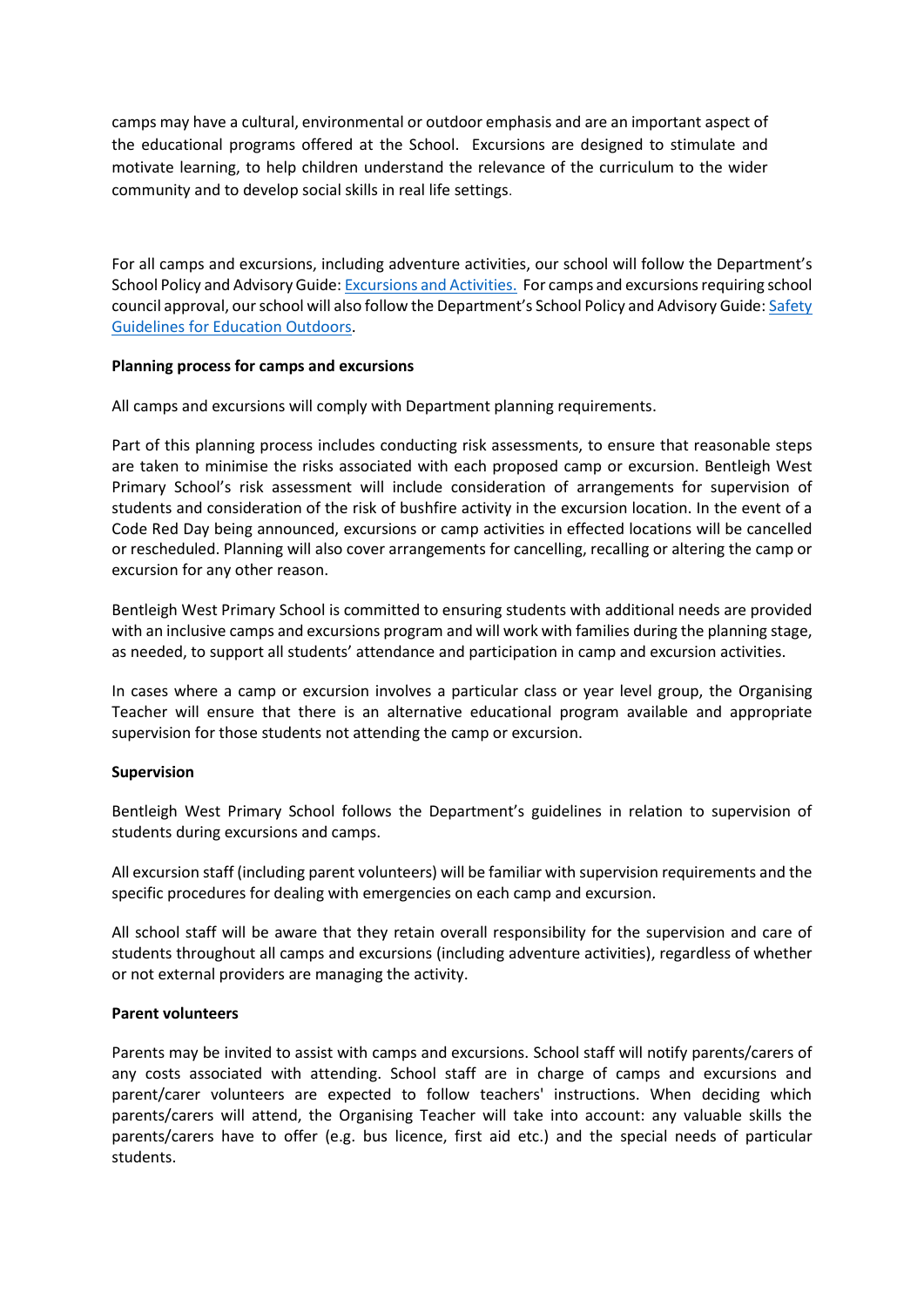#### **Volunteer and external provider checks**

Bentleigh West Primary School requires all parent or carer camp or excursion volunteers and all external providers working directly with our students to have a current Working with Children Check card.

#### **Parent/carer consent**

For all camps and excursions, other than local excursions, Bentleigh West Primary School will provide parents/carers with a specific consent form outlining the details of the proposed activity. Bentleigh West Primary School uses Compass to inform parents about camps and excursions and to seek their consent. Parents/carers are encouraged to contact the school to discuss any questions or concerns that they or their child may have with a proposed camp or excursion.

For local excursions, Bentleigh West Primary School will provide parents and carers with an annual Local Excursions consent form upon enrolment. Bentleigh West Primary School will also provide advance notice to parents/carers of an upcoming local excursion through Connection posted on Compass. For local excursions that occur on a recurring basis (for example weekly outings to the local oval for sports lessons), Bentleigh West Primary School will notify parents once only prior to the commencement of the recurring event.

#### **Cost of camps and excursions, refunds and support**

The cost of all camps and excursions are to be paid by parents/carers unless alternative arrangements have been agreed to by the Principal prior to the event. Bentleigh West Primary School charge each student an annual levy for excursions, incursions and camp fees and all families will be given sufficient time to make payments for all activities.

Bentleigh West Primary School will make all efforts to ensure that students are not excluded for financial reasons. Families experiencing financial difficulty are invited to discuss alternative payment arrangements with the Principal or Business Manager. The Business Manager can also discuss family eligibility for the Department's Camps, Sports and Excursions Fund (CSEF), which provides payments for eligible students to attend school activities, including camps and excursions. Applications for the CSEF are open to families holding a valid means-tested concession card or temporary foster parents and are facilitated by the school. Further information about the CSEF and the application form are available a[t Camps, Sports and Excursions Fund.](http://www.education.vic.gov.au/about/programs/Pages/csef.aspx)

If a camp or excursion is cancelled or altered by the school, or a student is no longer able to attend part or all of the camp or excursion, our school will consider requests for partial or full refunds of payments made by parents/carers on a case-by-case basis taking into account the individual circumstances. Generally we will not be able to refund payments made for costs that have already been paid where those funds have already been transferred or committed to a third party and no refund is available to the school. Where possible, we will provide information about refunds to parents/carers at the time of payment.

#### **Student health**

Parents and carers need to ensure the school has up-to-date student health information prior to camps and excursions. A member of staff will be appointed with responsibility for the health needs of the students for each camp/excursion. Teachers will administer any medication provided according to our *Medication* policy and the student's signed *Medication Authority Form*. To meet the school's obligations relating to safety, a first aid kit and mobile phone will be taken by teachers on all camps and excursions.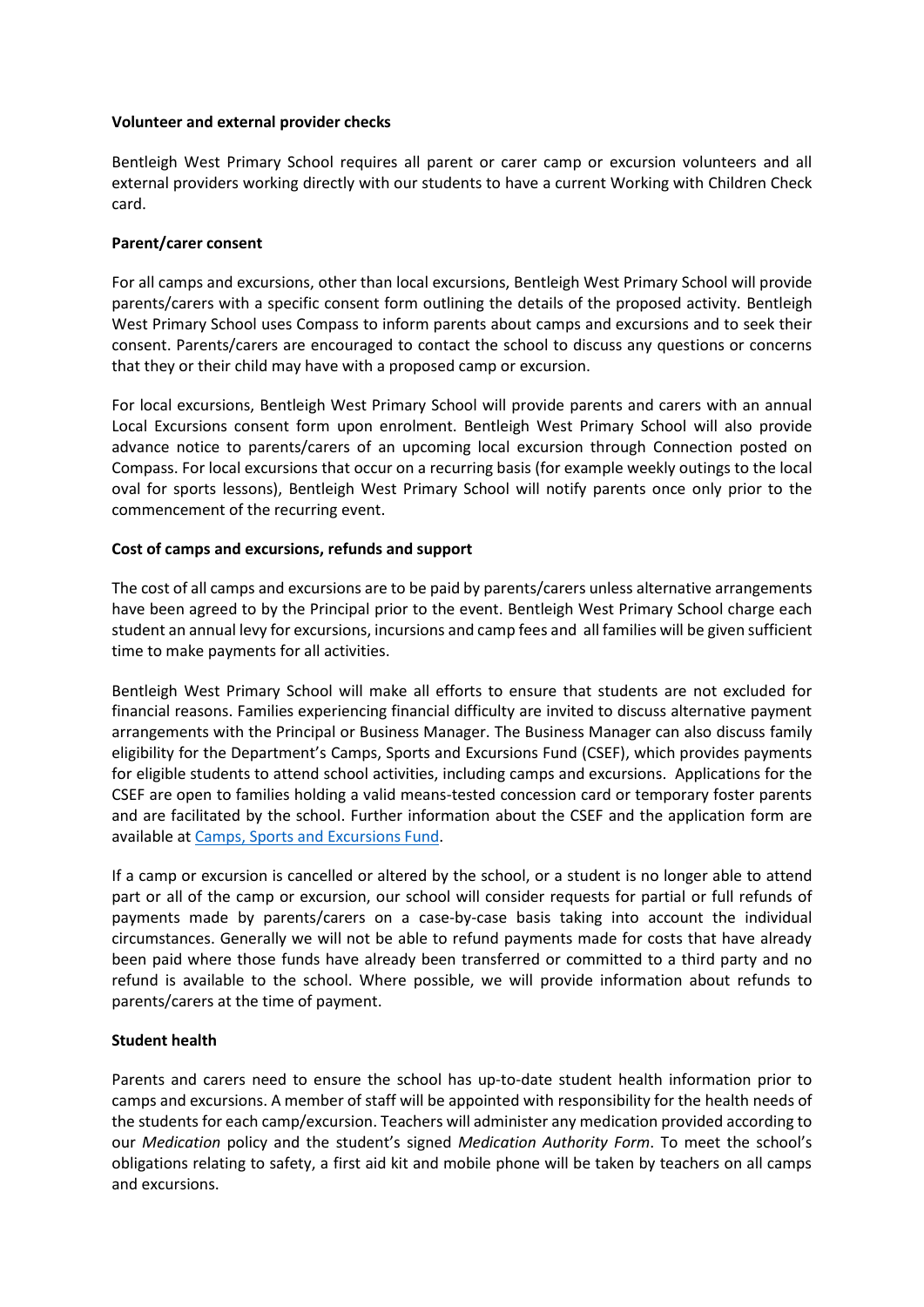It is the responsibility of parents and carers to ensure their child/children are in good health when attending excursions and camps. If a student becomes ill during a camp and is not able to continue at camp it is the parent/carer's responsibility to collect them and cover any associated costs. If the Principal approves a student joining a camp late, transport to the camp is the parent/carer's responsibility.

#### **Behaviour expectations**

Students participating in camps and excursions are required to cooperate and display appropriate behaviour to ensure the camp or excursion is a safe, positive and educational experience for all students involved.

Parents/carers will be notified if their child is in danger of losing the privilege to participate in an excursion or camp due to behaviour that does not meet the standards of behaviour set out in the school's [Student Wellbeing and Engagement Policy;](https://www.bentleighwestps.vic.edu.au/our-policies) [Student Code of Conduct;](https://www.bentleighwestps.vic.edu.au/our-policies) [Bullying Prevention](https://www.bentleighwestps.vic.edu.au/our-policies) [Policy.](https://www.bentleighwestps.vic.edu.au/our-policies) The decision to exclude a student will be made by the Principal or Assistant Principal, in consultation with the Organising Teacher. Both the parent/carer and the student will be informed of this decision prior to the camp or excursion.

If on a camp or excursion the Teacher in Charge considers an individual student's behaviour does not meet required standards, then the Principal or their nominee may determine that a student should return home during the camp or excursion. In these circumstances the parent/carer is responsible for the collection of the student and any costs associated with this.

Disciplinary measures apply to students on camps and excursions consistent with our school's Student Wellbeing and Engagement Policy, Student Code of Conduct and Bullying Prevention Policy.

#### **Electronic Devices**

Students will not be permitted to bring electronic devices to camps or excursions except with prior approval from the Principal. The Principal will only approve students bringing electronic devices to a camp or excursion in exceptional circumstances and when it is in the best interests of the student, and may place conditions on its location and use during the camp or excursion.

#### **Food**

Students are not permitted to bring their own supply of food items to camps and excursions unless the item is medically indicated and discussed with the Organising Teacher, or included as an item on the clothing and equipment list for that camp or excursion.

#### **Accident and Ambulance Cover**

Any costs associated with student injury rest with parents/carers unless the Department is liable in negligence (liability is not automatic).

Unless otherwise indicated Bentleigh West Primary School and the Department do not provide student accident or ambulance cover. Parents/carers may wish to obtain student accident insurance cover and/or ambulance cover, depending on their health insurance arrangements and any other personal considerations.

# **Further information and resources**

This policy should be read in conjunction with the following Department polices and guidelines: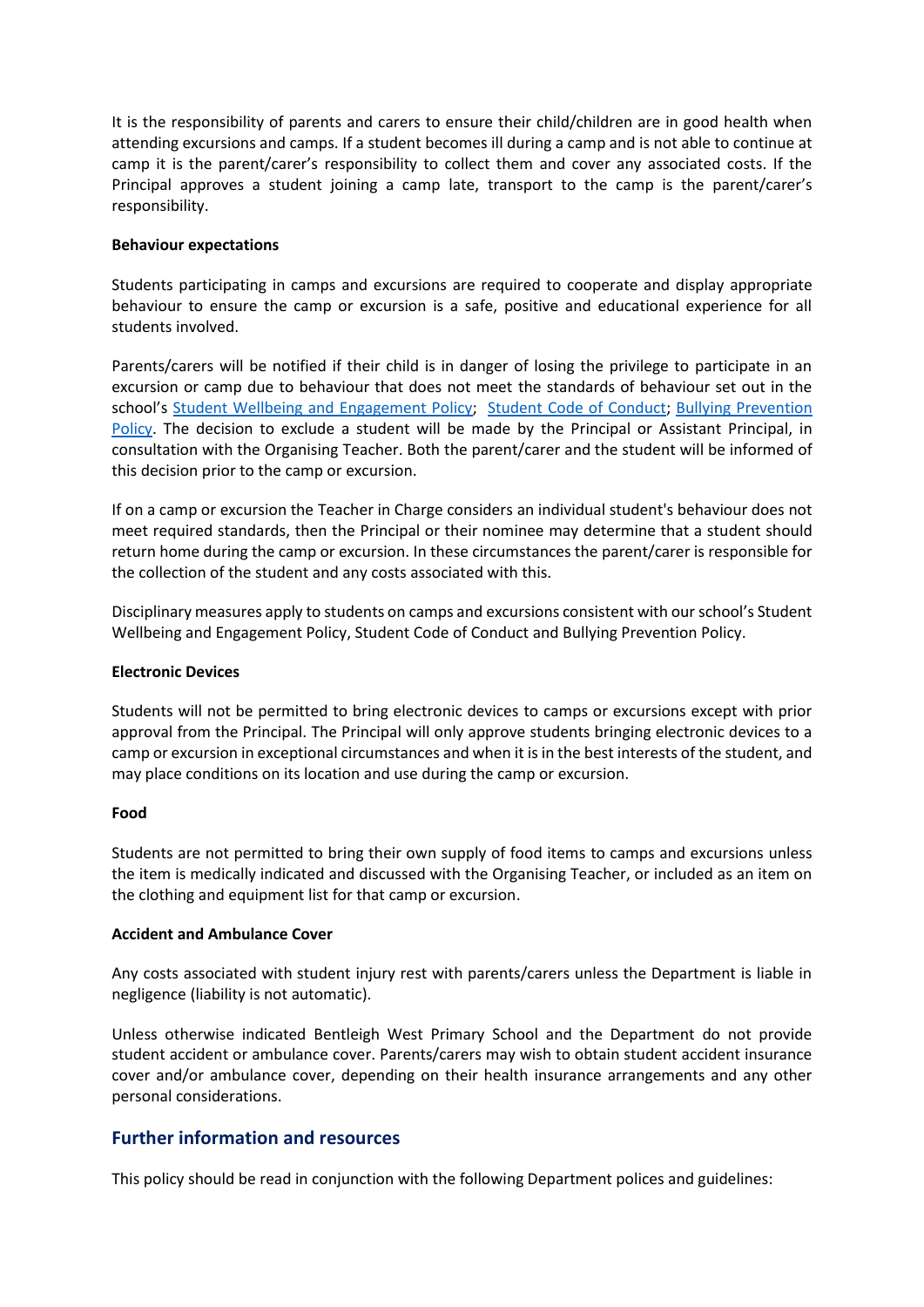- School Policy and Advisory Guide:
	- o [Excursions and Activities](http://www.education.vic.gov.au/school/principals/spag/safety/Pages/excursions.aspx)
	- o [Emergency and Risk Management](http://www.education.vic.gov.au/school/principals/spag/safety/Pages/excursionsafety.aspx)
- **[Safety Guidelines for Education Outdoors](https://www.education.vic.gov.au/school/teachers/studentmanagement/excursions/Pages/outdoorguidelines.aspx)**
- [Camps, Sports and Excursions Fund](http://www.education.vic.gov.au/about/programs/Pages/csef.aspx)
- [Code Red Days](https://www.education.vic.gov.au/about/programs/health/Pages/coderedabout.aspx)

The following school policies are also relevant to this Camps and Excursions Policy:

- **•** [Statement of Values and School Philosophy](https://www.bentleighwestps.vic.edu.au/our-policies)
- **•** [Student Wellbeing and Engagement Policy](https://www.bentleighwestps.vic.edu.au/our-policies)
- [Volunteer Policy](https://www.bentleighwestps.vic.edu.au/our-policies)
- [Duty of Care Policy](https://www.bentleighwestps.vic.edu.au/our-policies)
- Inclusion and [Diversity Policy](https://www.bentleighwestps.vic.edu.au/our-policies)
- [Parent Payment Policy](https://www.bentleighwestps.vic.edu.au/our-policies)

# **Review cycle**

This policy was last updated on December 2018 and is scheduled for review on December 2022.